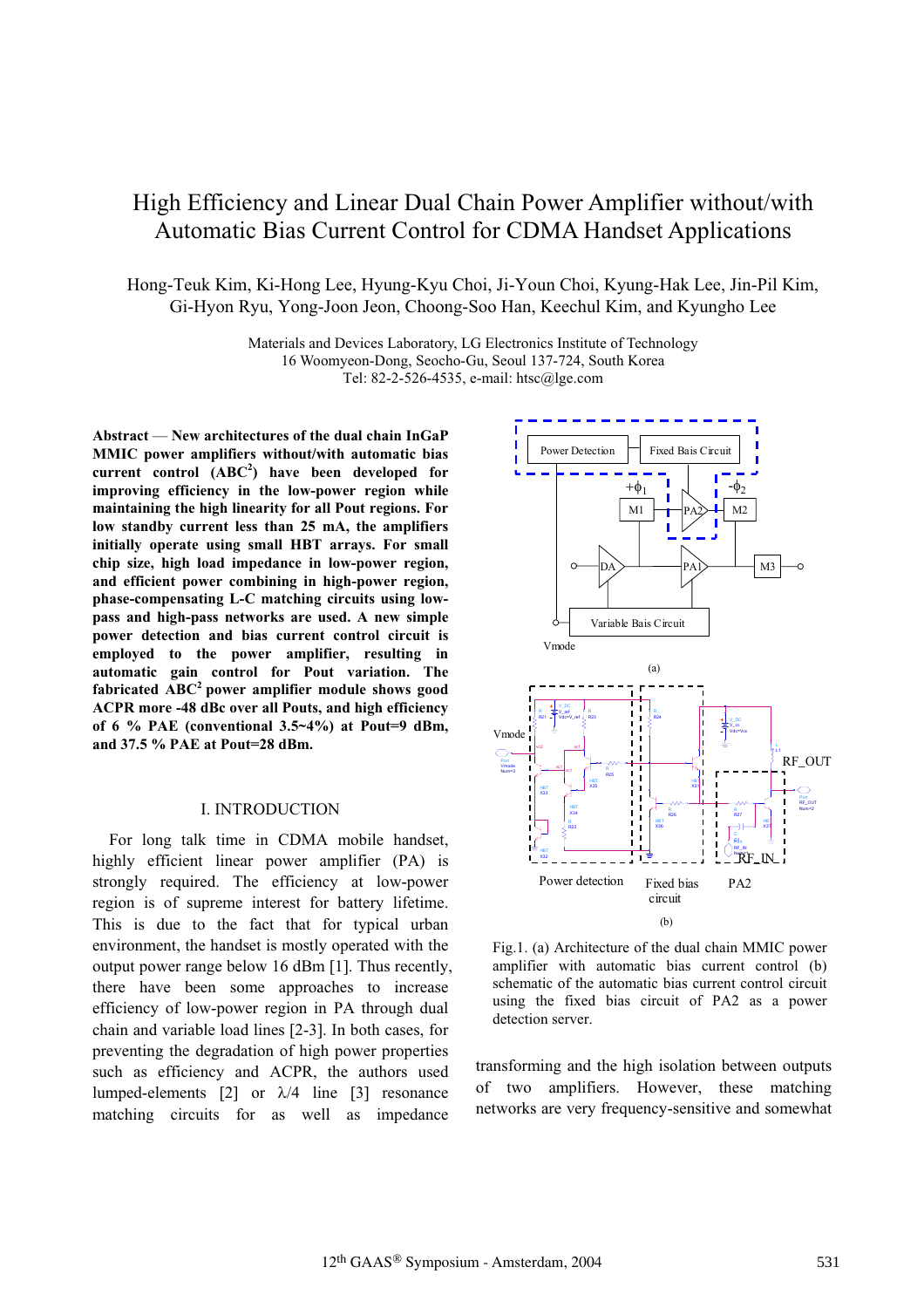

Fig.2. Simulated collector bias currents of the used HBT arrays (PA1, DA and PA2) vs. Pout

bulky, resulting in so difficulties for applying them to compact commercial MMIC PA chip.

In this paper, we introduce dual-chain MMIC PAs without/with  $ABC^2$  for increasing the efficiency in low-power region with good linearity. For small chip size, high load impedance in low-power region, and efficient power combining in high-power region, simple phase compensating L-C matching circuits using low-pass and high-pass networks are used. And also in PA, a method reducing standby current and a circuit including power detection and bias current control are introduced.

## II. DESIGN AND EXPERIMENT

Fig 1(a) shows the proposed architecture of the dual chain PA with  $ABC^2$ . In standby condition (low-power mode), small HBT array drive-amplifier (DA) and small HBT array output-amplifier (PA2) are ON-biased, but large HBT array output-amplifier (PA1) is almost OFF-biased, resulting in reduction of standby dc current consumption. (Icc =  $12mA$ ,  $11mA$ , 1mA for DA, PA2, PA1, respectively). For increasing the efficiency of all low-power regions, low-pass type L-C impedance transformer (M2) is used between PA2 and output common load matching (M3). This results in high load impedance seen by output of PA2. Above Pout=20 dBm, for high gain and maximum output power with good



Fig.3. Photograph of power amplifier module

linearity, the bias currents are designed to be high as much as 24mA, 11mA, 44mA for DA, PA2, PA1, respectively. These bias current variations are realized using the  $ABC^2$  circuit shown in Fig. 1(b) where the fixed current circuit of PA2 is used as a  $RF$  power detection server. The  $ABC<sup>2</sup>$  circuit checks the dc current increase going through the fixed current circuit of PA2 according to the growing of Pout in PA2 and then generates a voltage to control bias currents of the other amplifiers (DA, PA1). For high power combining efficiency of both RF output signals from PA1 and PA2 in high-power region, a high-pass type L-C network (M1) is used at input of PA2, resulting in compensating the phase mismatching between RF output signals of PA1 and PA2 by the low-pass type impedance transformer, M2. Here, M1 and M2 were very simple in structure so that can be easily integrated in 1.1 x 1.2 mm<sup>2</sup> PCS MMIC PA. Fig. 2 shows the simulated collector bias currents of HBT arrays (DA, PA1 and PA2) versus Pout. From 10 dBm to 20 dBm Pout, the bias currents of DA/PA1 controlled by  $ABC^2$  circuit change from 12mA/1mA to 24mA/44mA, showing good function of  $ABC^2$ . Fig. 3 shows the photograph of fabricated PA module (PAM,  $6x6 \text{ mm}^2$ ). The measurements were performed at 1.88 GHz using an IS-95 reverse channel CDMA modulated signals and the supply voltage (Vcc) for PAM was 3.4 V. Fig. 4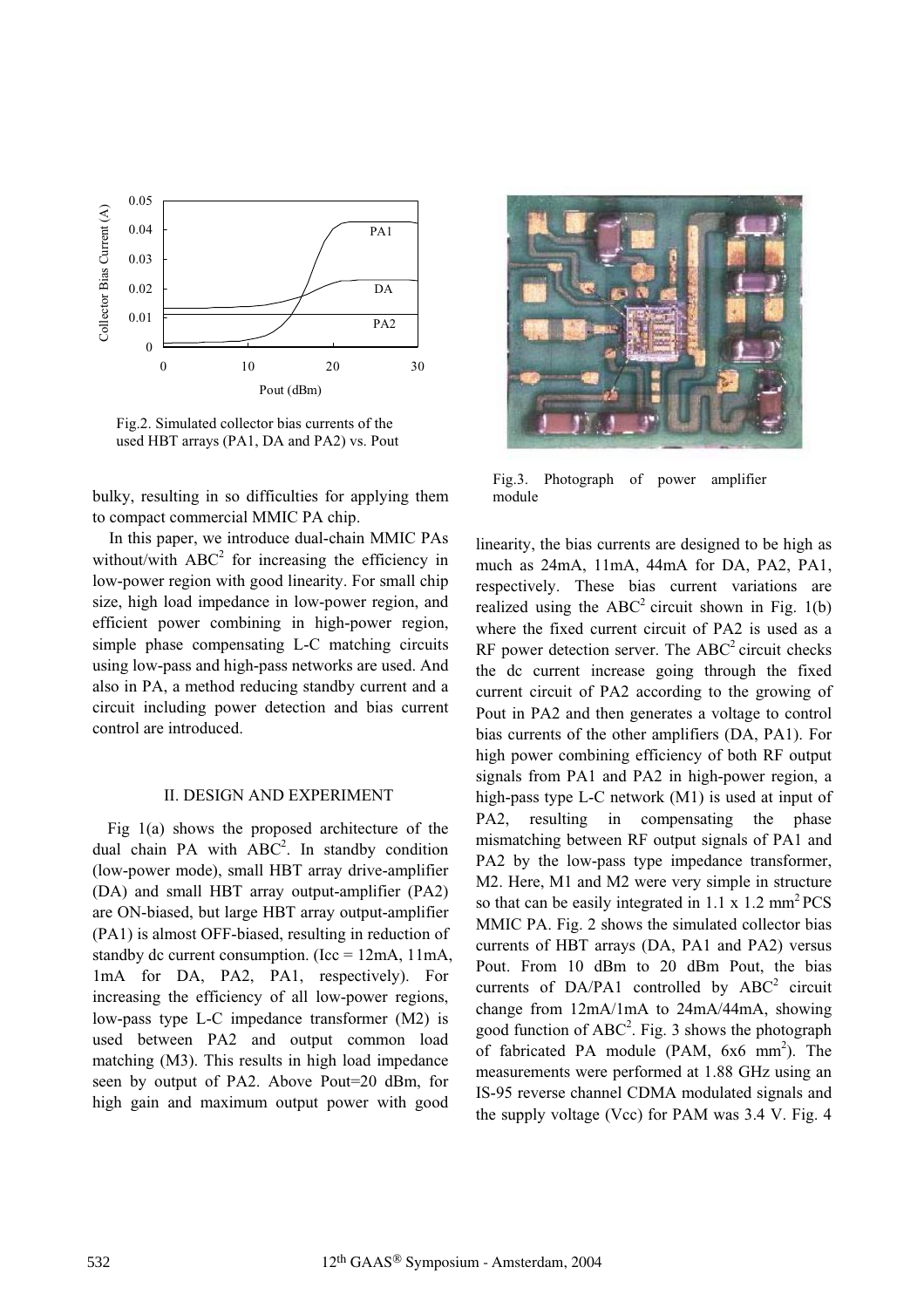

Fig.4. Measured gain (dB) vs. Pout for power amplifiers without / with  $ABC$ 



Fig.5. Measured ACPR vs. Pout for power amplifiers without / with  $ABC^2$ 

shows the measured gain versus Pout for the PAM without/ with  $ABC^2$ . Here, PAM without  $ABC^2$  was simply made by cutting the connecting line between  $ABC<sup>2</sup>$  and bias current circuits of DA, PA1. Thus, their bias currents were changed in 2-step mode using external control voltages (0 and 2.8 V). As expecting from the bias current variation characteristics of Fig. 2, Fig. 4 shows that the gain of the fabricated PAM with  $ABC^2$  continuously vary from 18 to 28 dB over Pout region from 0 to 28 dBm. Fig. 5 shows the measured ACPR versus Pout for the PAM, and both graphs show good linearity more than -48 dBc over all Pouts. Here, an ACPR hump



Fig.6. Measured consumed current vs. Pout for power amplifiers without / with  $ABC^2$ 

near Pout=12 dBm was made due to rapid bias current change of PA1 but still comparable to the case of PAM without  $ABC^2$ . The good linearity was obtained through the initial bias current (1mA, not zero) control of PA1 and matching circuits (M1, M2) improving the amplification of PA2 in low-power region. The further studies for reducing the peak of ACPR hump in  $ABC^2$  PA are still going on in our group. Fig. 6 shows the measured consumed current versus Pout for the PAM. Both cases without/with ABC2 show good efficiency of 6 % PAE (conventional  $3.5~4\%$ ) at Pout = 9dBm because of high load impedance by M2 and M3. However, at Pout =16 dBm, the PAM with  $ABC^2$  has 9.5 % PAE while the one without  $ABC^2$  has 16 %. This is due to the continuous bias current control considering good ACPR. Both PAM shows almost same PAE of 37.5 % with more than ACPR of -50 dBc.

#### III. CONCLUSIONS

New architectures of the dual chain InGaP MMIC power amplifiers without/with automatic bias current control for improving efficiency in low-power region have been designed and experimented. Through the phase-compensating L-C matching circuits using high-pass and low-pass networks connected to in/out